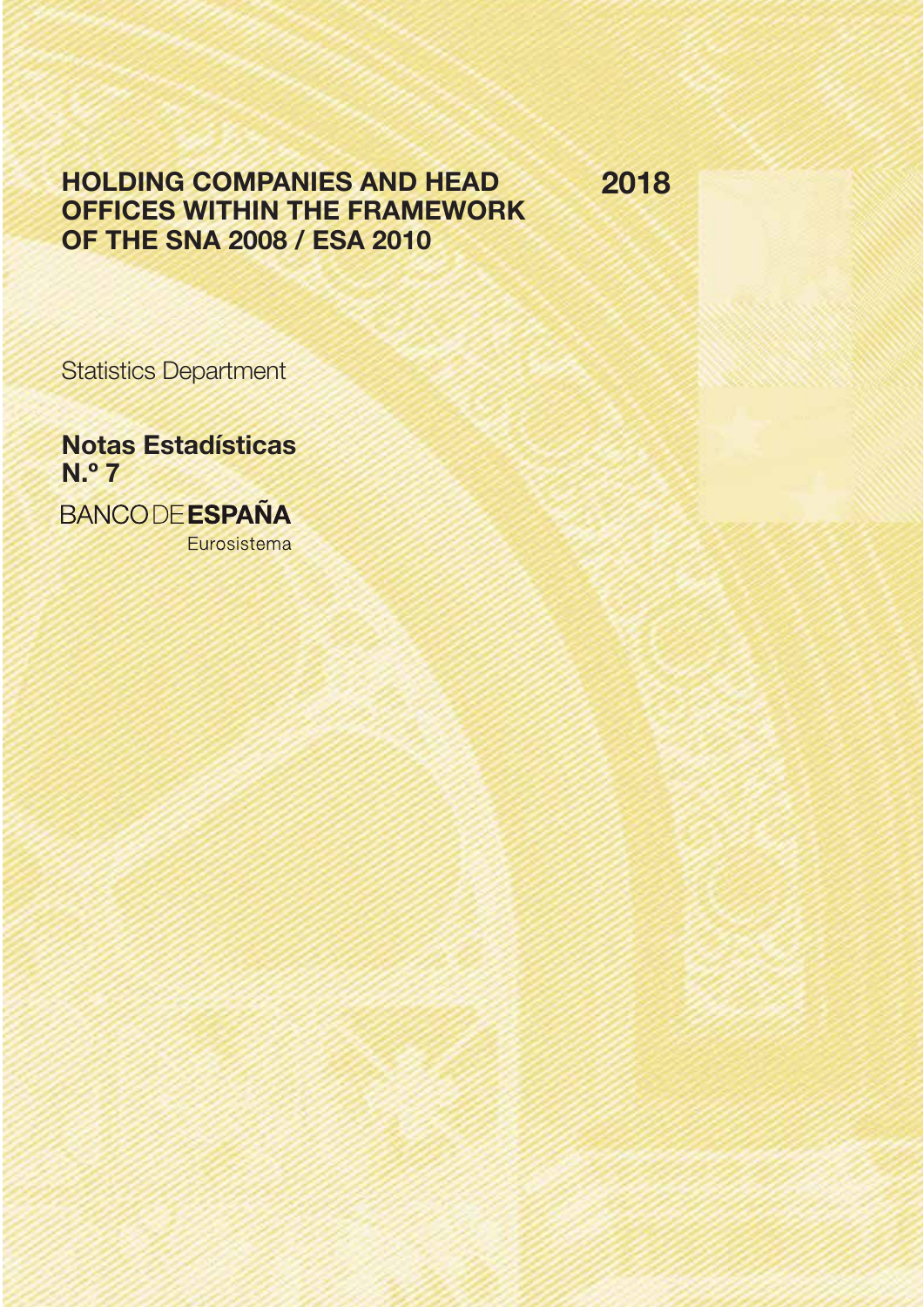## **CONTENTS**

Abstract 3

- 1 Introduction 5
- 2 Definition of Holding companies and Head offices population 5
- 3 Construction of Holding companies and Head offices National Accounts: Intermediate system from business accounting to NA 7
- 4 Characteristics and impact on the economy 11

Statistical notes published 13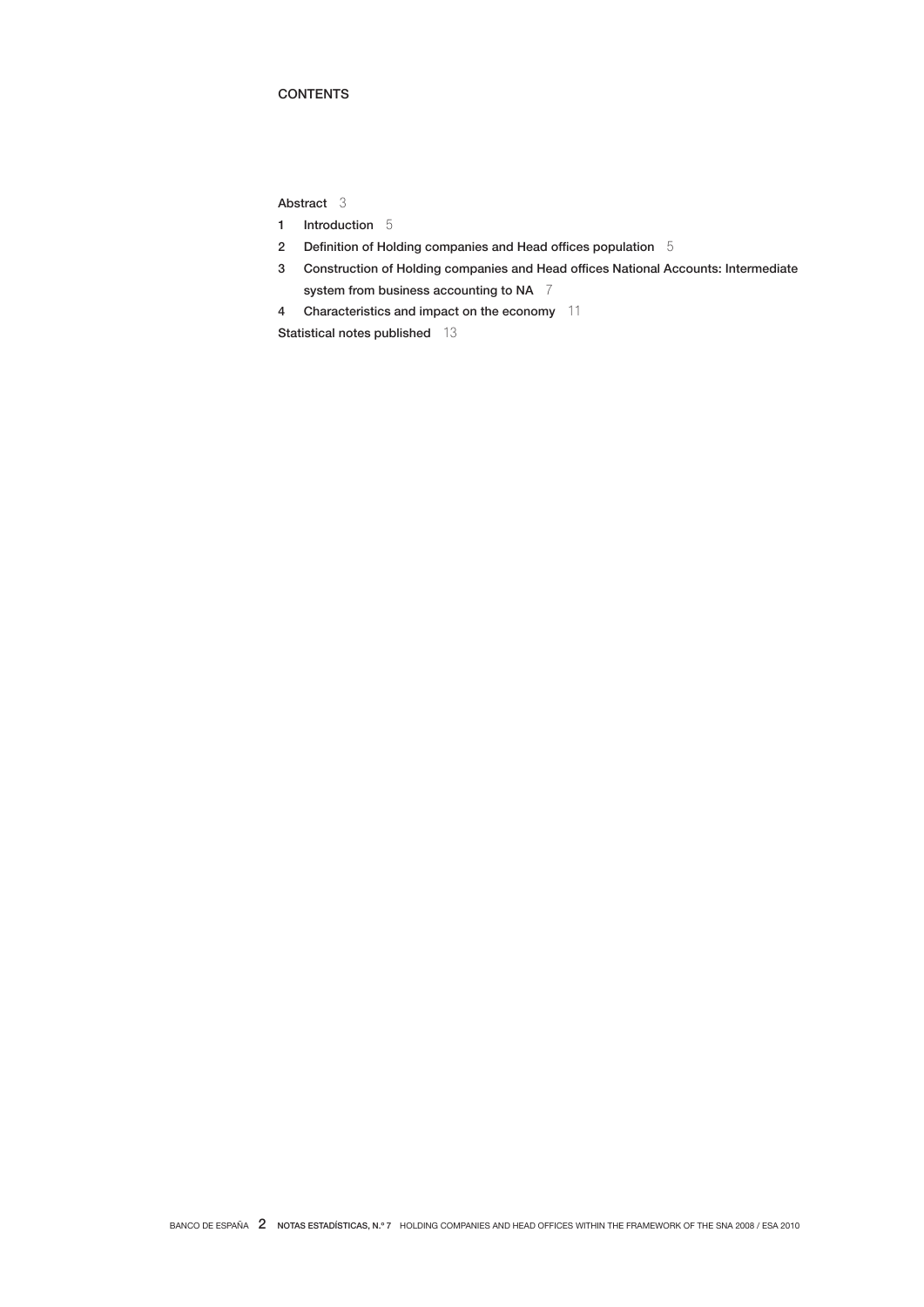### **ABSTRACT**

On its entry into force, the current institutional framework defined by the SNA 2008 entailed a significant change in the sectoral classification of Holding companies and Head offices. These entities, which had until then been classified as non-financial corporations, have since been considered in certain circumstances to be classified as financial institutions. This new situation has obliged statisticians to delimit the population of the institutional sectors associated with Holding companies and Head offices and to obtain the relevant data for inclusion as a source in the National Accounts (NA). This note presents the solution adopted in Spain, which has been based on the use of the company annual accounts available in the Central Balance Sheet Data Office (CBSO) of the Banco de España, namely company level microdata, both for delimiting the institutional sector and as a source for preparing the NA.

With regard to the delimitation of the institutional sector, the paper summarises the 2013 protocol defined by Eurostat, the OECD and the ECB (European Central Bank), and describes its practical implementation by means of the reconciliation between the official records of the INE (Instituto Nacional de Estadística – Spanish National Statistics Institute) and the information reported by companies in their annual accounts on their productive activity, employment, proprietorship and accounting data (balance sheet and income statement).

As regards obtaining complete financial and non-financial accounts for these institutional sub-sectors (as a source of information for the INE and for the Banco de España), the paper mentions the intermediate system applied in the Central Balance Sheet Data Office Division of the Banco de España to the annual accounts (business data), compiled in accordance with the format for filing administrative records, and the main results – expressed as the most relevant outcomes – obtained in this exercise.

Keywords: Microdata, Financial Accounts, Holding companies, Head offices, SPEs, Intermediate system.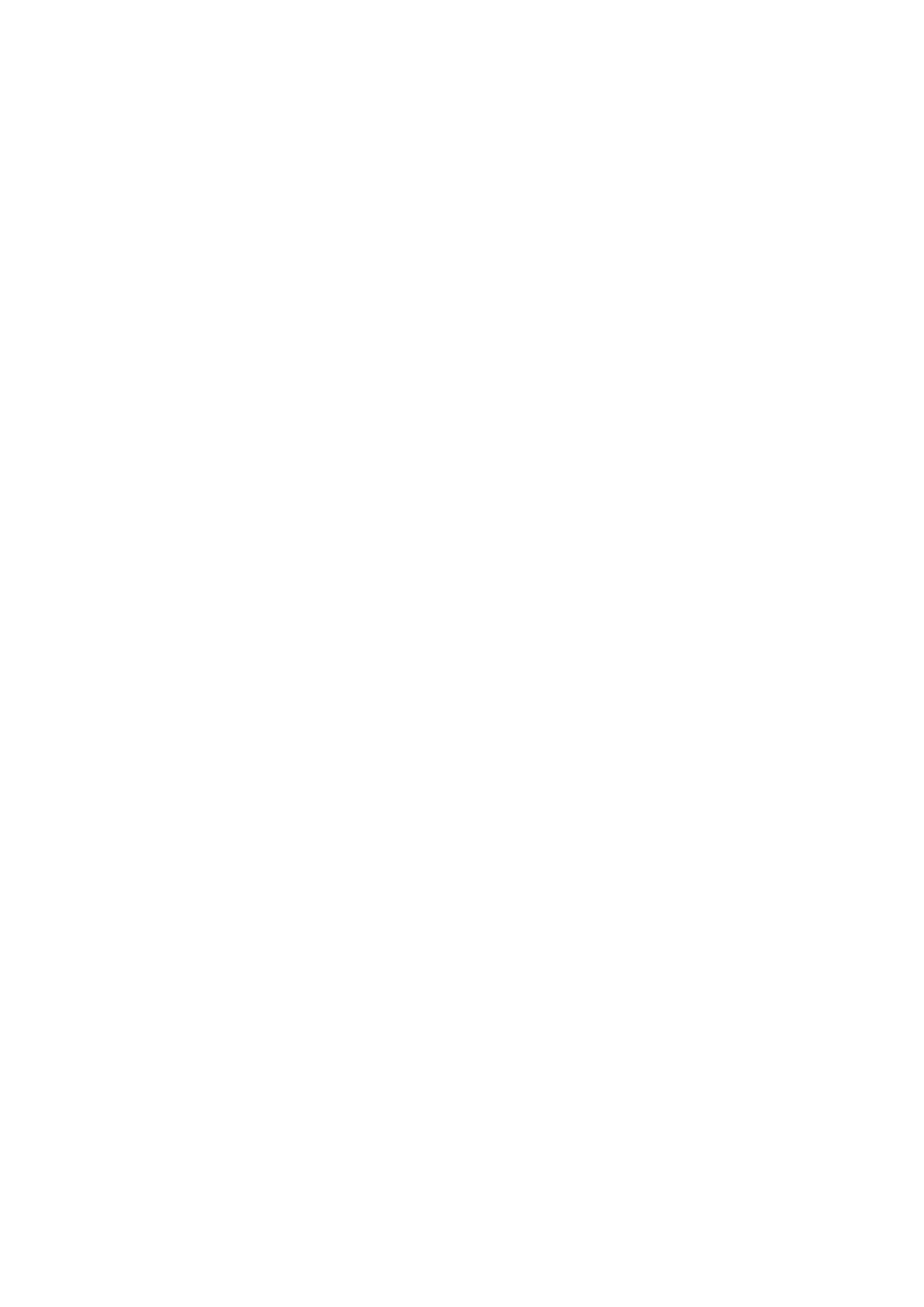## Holding companies and Head offices within the framework of the SNA 2008 / ESA 2010

*On the occasion of the ISI 2017 World Statistics Congress held in Marrakech on 17-18 July,*  and as part of the papers and presentations submitted in the session on "Enhancing *statistical cooperation between national central banks and statistical offices", the Statistics Department of the Banco de España (more precisely, its Central Balance Sheet Data Office Division) took part with a presentation entitled "Holding companies and Head Offices within the framework of the NA 2008 / ESA 2010: Collaboration between the INE and the*  Banco de España for their sectoral classification and for obtaining data from annual *business accounts". The purpose of this Note is to summarise the contents of the presentation.*

The entry into force of the 2008 SNA at the international level and its adaptation to the specific scope of the European Union - ESA 2010 - meant a significant change in the institutional sectorisation of Holding companies and Head offices, with some of these entities - which were until then sectorised as Non-Financial Corporations – coming to be considered as Financial Institutions. This change has obliged the institutions in charge of the NA – which in Spain's case are the INE and the Banco de España – to: (i) delimit the population making up the institutional sectors associated with the Holding companies and the Head offices and (ii) prepare specific NA for them. Moreover, in this context, the absence of alternative and exhaustive sources of information has given rise to the use, as the best option, of the financial-accounting information filed with the Mercantile Registers (the primary source used by the CBSO), at the microdata level, both for the delimitation of the sector and for the preparation of the attendant NA. 1 Introduction

> Against this background, the first section of this note summarises the recommendations of international organisations for sectorising these entities and the current use of the individual information, in the Spanish case, to delimit the population of these types of companies in accordance with international recommendations. The second section, given the particularities of these entities (which make it of special relevance to construct their NA – financial and non-financial alike – based on their own information), describes the intermediate system used to construct the economic accounts of these two institutional sectors in terms of NA from the individual business financial statements. Finally, the third section, drawing on the aggregate data of these companies, shows their main particularities in relation both to the Non-Financial corporations that were the point of reference until the entry into force of the 2008 SNA, and to the Financial Institutions of which they are now part, along with their impact on the economy as a whole. All these factors attest to the feasibility, in the absence of alternative sources, of the business accounting information available in Central Balance Sheet Offices to delimit the population and to build the NA associated with these types of entities. And this despite the complexity and limitations that their use for this purpose may represent.

In accordance with the criteria defined for the institutional sectorisation of the Holding and Head offices in the Task Force (TF) on Head offices, Holding companies and Special Purpose Entities (SPEs) of the OECD, Eurostat and ECB, in June 2013, there are significant differences between both types of entities. The main one is the fact that Holding companies are mere holders of financial investments in group and associated undertakings, without providing other services to them, while Head offices, on the other hand, carry out activities related to their coordination and management functions. Based on this premise and in 2 Definition of Holding companies and Head offices population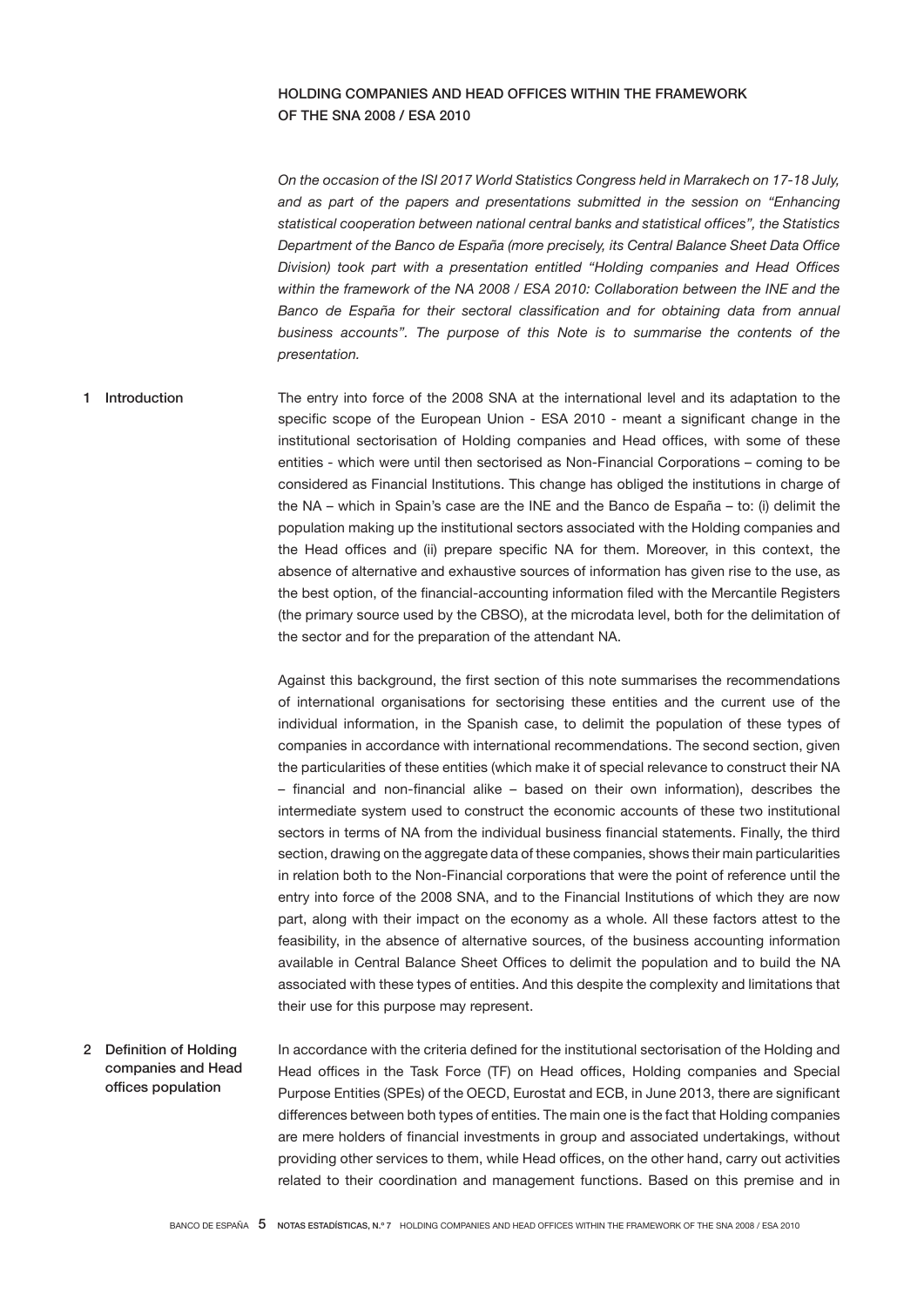

SOURCE: Task Force on Head Offices, Holding Companies and Special Purpose Entities, June 2013. For more information on the process of sectorisation of these entities, see the final report of the Task Force at: http://ec.europa.eu/eurostat/documents/737960/738007/Final\_Report\_Task\_Force\_SPEs.pdf.

a The absence of employees or compensation of employees may be an indicator of a lack of independence that must be investigated, but it is not enough to determine that it is not an institutional unit.

> accordance with the TF, the institutional sectorisation of these entities should firstly address the concept of institutional unit and, secondly, the fulfillment of certain requirements, according to the decision tree shown in Chart 1.

> In practice, this workflow entails the reclassification to Financial Institutions, Captive financial institutions and money lenders sub-sector (S.127) of companies that carry out the activity of Holding companies and have decision-making autonomy, which were formerly included in the Non-Financial Corporations sector. Head offices, for their part, have to be sectorised in the same institutional sector to which most of the companies that participate and control (in the form of downward integration) belong, so that, in the case of financial subsidiaries, they will be classified as Financial Institutions, in the Financial auxiliaries sub-sector (S.126).

> The application of these recommendations, however, is complex in the Spanish case. This is so both in the sectorisation of entities at the individual level and in the delimitation of the reference population aggregate, due to the absence of a specific census of these entities, as there is for the population of Monetary and Financial Institutions. The lack of information for the task in question has led to the use, as the best option, of the individualised financialaccounting information filed with the Mercantile Registers. Under this approach, the sectorisation task requires the analysis of the data relating to economic activity, employment, ownership structure (analysis of the number of shareholders to determine the existence or not of decision-making autonomy) the balance sheet structure (percentage of investment in shares relative to total assets), and the income statement (existence or nonexistence of compensation of employees).

> In Spain this work is performed in the CBSO of the Banco de España and is based on the selection from its databases of the entities with investments in affiliates of over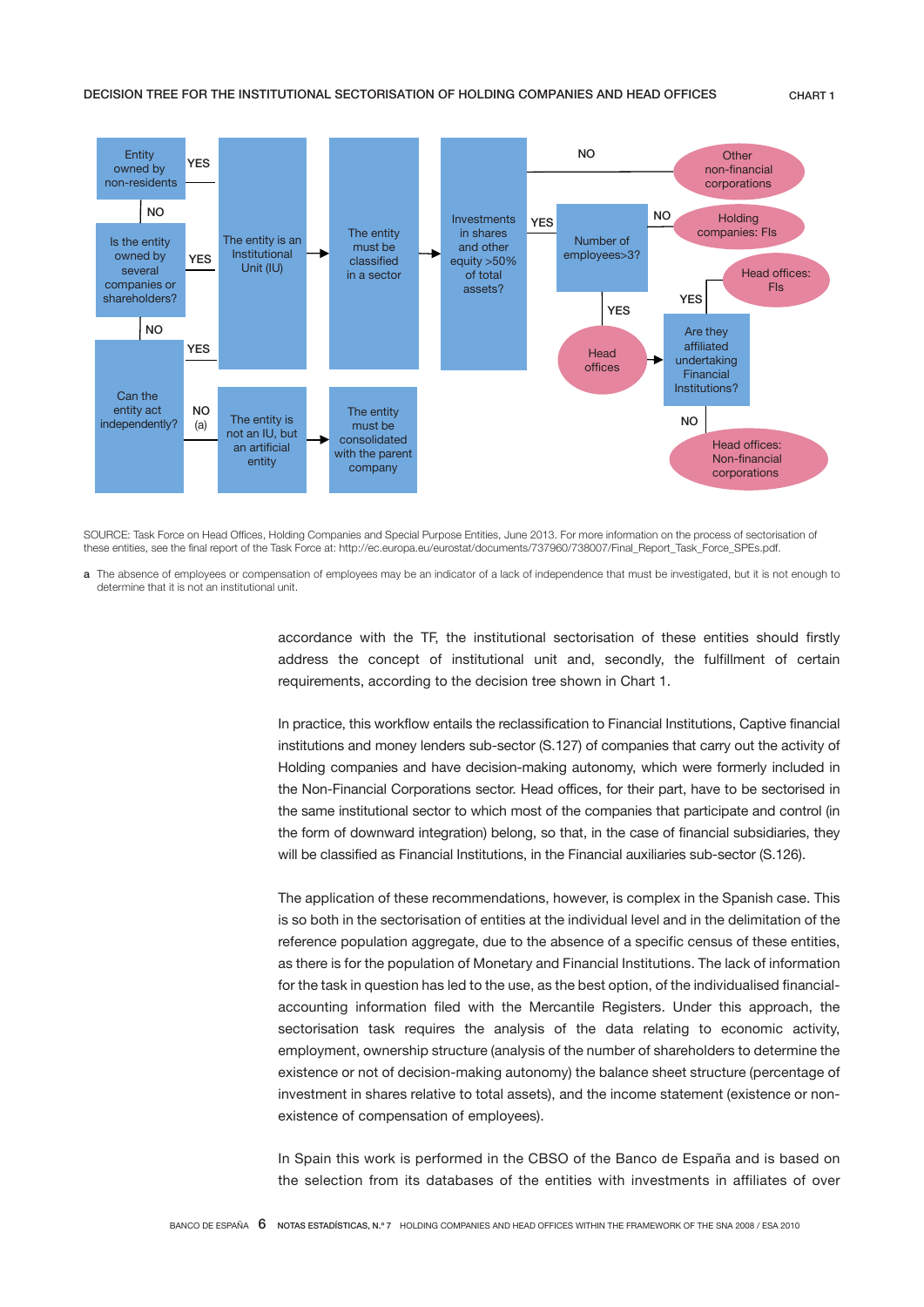100 million euro. Those selected with investments in equity instruments in excess of 50% of their assets, or with their main activity reported as NACE 6420 (Holding company) or 7010 (Head offices), or finally, featuring in details provided by the Banco de España, in the latter's own records<sup>1</sup> (Balance of Payments, financial statistics, etc.), or by INE, as potential Holding companies or Head offices, are the targeted aggregate to be analysed. The final product of the analysis conducted at the individual level provides for the construction of the reference population, disseminated by the Banco de España in its sectorisation database (free access<sup>2</sup>) and by the ECB in the Register of Financial Institutions (RIAD).

Currently, approximately 300 entities are sectorised in the sub-sector S.127 (Holding companies) and 20 in the sub-sector S.126 (Head offices), accounting for around 31% and 1% of firms with NACE 6420 and NACE 7010, respectively. Of these, the Holding companies reclassified to sub-sector S.127 are mostly the investee entities of foreign companies (and as such, they have been considered as institutional units), with more than 50% of their assets in the form of equity instruments and with fewer than three employees. The rest of the entities with this NACE have remained, once the Task Force sectorisation criteria have been applied, in the Non-Financial Corporations sector, since this corresponds, in most cases, to companies without decision-making autonomy. This means that, as a result of integration with the owner, they are allocated to the same sector as the latter.

3 Construction of Holding companies and Head offices National Accounts: Intermediate system from business accounting to NA

Just as the definition of the population of sub-sectors S.126 and S.127 is a challenge for statisticians, so too is the construction of their NA. In the case of the Banco de España, this has also been resolved with the use of data, at firm level, from business accounting.

The use of business accounting for the preparation of NA was first raised in the ESA 2010, in view of the common characteristics of both accounting approaches, namely: a) the use of the monetary unit and the same measurement criterion for balance sheet entries (the amount agreed upon by counterparts); b) the use of balance sheet positions; c) the internal consistency of both accounting systems; d) the same general application of the accrual accounting principle<sup>3</sup>; and e) the use of a double entry system (or quadruple in the case of NA), which follows the same logic.

However, the ESA 2010 itself acknowledges, at the same time, differences that must be taken into account if business accounting is used for national accounting purposes. These divergences have to do with the different goals of each approach and become evident in the accounting principles applied, in the classification and valuation of stocks and flows, and in the definition of the financial statements of which they are comprised. In this respect, in contrast to the balance sheet and income statement that are the core statements in business accounting, national accounting is structured around a system that requires the balance sheet (for stocks), current accounts and capital and financial statements (for flows that are considered to be operations), and, finally, the accounts of other changes in volume and revaluation (for flows other than operations). This difference makes it necessary to reassign certain items recorded in the income statement in the business accounting field to other statements defined only under the national accounting approach.

<sup>1</sup> It is worth mentioning, in the Spanish case, that the SPEs included in the sub-sector S.127 are mainly foreignequity holding companies (Empresas de Tenencia de Valores Extranjeros).

<sup>2</sup> This sectorisation database can be found on the Banco de España website at: [http://app.bde.es/sew\\_www/](http://app.bde.es/sew_www/faces/sew_wwwias/jsp/op/InicioSesion/PantallaInicioSesion.jsp) [faces/sew\\_wwwias/jsp/op/InicioSesion/PantallaInicioSesion.jsp.](http://app.bde.es/sew_www/faces/sew_wwwias/jsp/op/InicioSesion/PantallaInicioSesion.jsp)

<sup>3</sup> Excepting the differences arising from the approach of the debtor or the creditor employed in each of these accounting frameworks.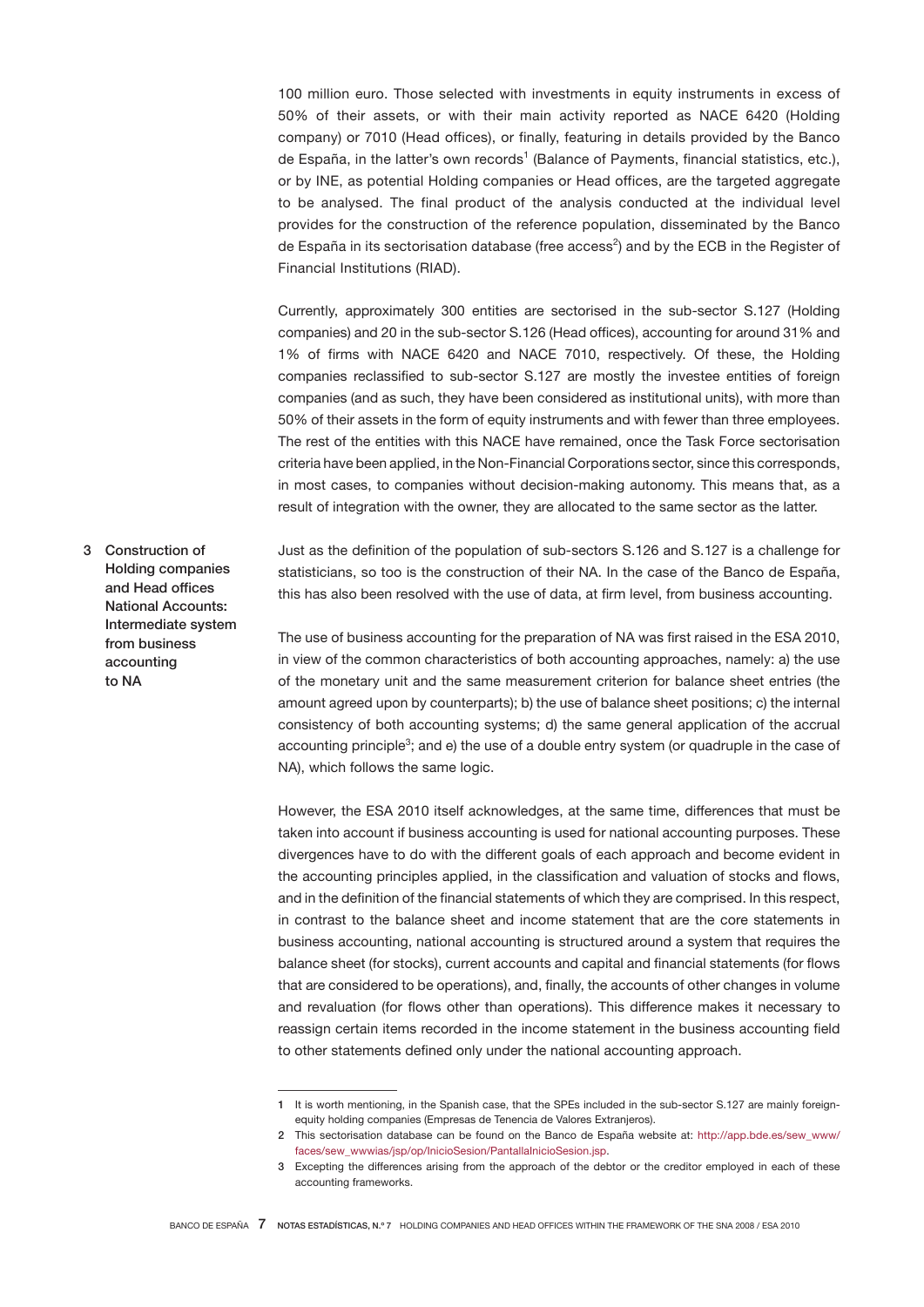#### MAIN CHALLENGES IN THE DEFINITION OF AN INTERMEDIARY SYSTEM BETWEEN NATIONAL ACCOUNTING AND BUSINESS ACCOUNTING

|                                                                                        | Accounting principles                                                                                                                                                                                                | Applicability of business<br>accounting principles in                                                                                         |                                                  | Specific implications                                                                                                                                                                                                     |                                                                                                                                                                                                  |  |  |
|----------------------------------------------------------------------------------------|----------------------------------------------------------------------------------------------------------------------------------------------------------------------------------------------------------------------|-----------------------------------------------------------------------------------------------------------------------------------------------|--------------------------------------------------|---------------------------------------------------------------------------------------------------------------------------------------------------------------------------------------------------------------------------|--------------------------------------------------------------------------------------------------------------------------------------------------------------------------------------------------|--|--|
|                                                                                        | of business accounting                                                                                                                                                                                               | national accounting                                                                                                                           | Item description                                 | Business accounting                                                                                                                                                                                                       | National accounting                                                                                                                                                                              |  |  |
| Differences due<br>to generally<br>accepted accounting<br>principles (GAAP):<br>Impact | Principle of correlation<br>of income and expenses:<br>deferral of income and<br>expenses                                                                                                                            | No deferral of income or<br>Investment grants<br>expenses                                                                                     |                                                  | Deferral of income.<br>Allocation to profit<br>and loss account in<br>accordance with the<br>purpose for which they<br>were awarded (e.g. grants<br>for asset acquisitions: as<br>the subsidised assets are<br>amortised) | Time of recording the<br>income: when the grant<br>is awarded (as a capital<br>transfer, excluded from<br>current accounts)                                                                      |  |  |
|                                                                                        | Accrual principle:<br>recognition of transactions<br>when they arise, irrespective<br>of cash flows                                                                                                                  | OK accrual basis, but<br>exceptions: Tax rate (record<br>of tax expenditure / revenue<br>simultaneously with the birth<br>of tax obligations) | Deferred tax assets<br>and liabilities           | Recording the income tax<br>accrued using accounting<br>criteria                                                                                                                                                          | Recording of the tax<br>rate in the current accounts                                                                                                                                             |  |  |
|                                                                                        | Prudence principle:<br>All risks arising during the<br>current or prior reporting<br>periods should be valued                                                                                                        | Not applicable. Recording<br>of transactions only when<br>they occur. Symmetrical and<br>mutual agreement between                             | Extraordinary<br>provisions for<br>contingencies | Recognition of expenses<br>(in the event of provisions)<br>and incomes (in the event<br>of reversals)                                                                                                                     | Unrecorded until actual<br>transaction occurs                                                                                                                                                    |  |  |
|                                                                                        | and recorded as soon as<br>the parties (except<br>they become known<br>consumption of fixed capital,<br>production for own final use,<br>and work done by the<br>company for its use as<br>intermediate consumption) |                                                                                                                                               | Bad debt provision                               | Recognition of expenses<br>(in case of provisions)<br>and incomes (in case<br>of reversals)                                                                                                                               | No record until<br>indebtedness occurs.<br>Recording of the definitive<br>indebtedness in the<br>OVV account. Need<br>to record symmetrically<br>the write-off of accounts<br>receivable/payable |  |  |

SOURCE: Banco de España as of the ESA 2010 and the General Accounting Plan in force in Spain.

The ESA 2010 also foresees practical difficulties, such as access to data, the need for standardised accounts models that allow the aggregation of financial statements, and the impact of globalisation/internationalisation on companies' accounting statements because of the inclusion of information from branches abroad that make it difficult to delimit the domestic business of the company concerned.<sup>4</sup>

Likewise, the lack of completeness and the differences in the valuation criteria for balance sheet items subsequent to the time of the transaction (market price criteria in NA and acquisition price in most cases in business accounting) are challenges that the compilers of national statistics must resolve if they use business accounting as an input.

At the CBSO of the Banco de España, which has had experience since 1987 in the use of business accounting information for national accounting statistics, some of these difficulties have already been addressed and overcome. Among them, the possibility of data aggregation - thanks to the existence of standardised accounting models - and the access to business data, supported by (i) the voluntary contribution of firms filling in specific CBSO questionnaires and (ii) massive access to data that companies are obliged to file with the Mercantile Registers thanks to collaboration agreements with them.<sup>5</sup>

<sup>4</sup> This is especially true for consolidated accounts, but not so much for the individual data used in this exercise.

<sup>5</sup> The Central Balance Sheet Data Office of the Banco de España publishes information on approximately 700,000 companies, obtained by means of both the sources indicated.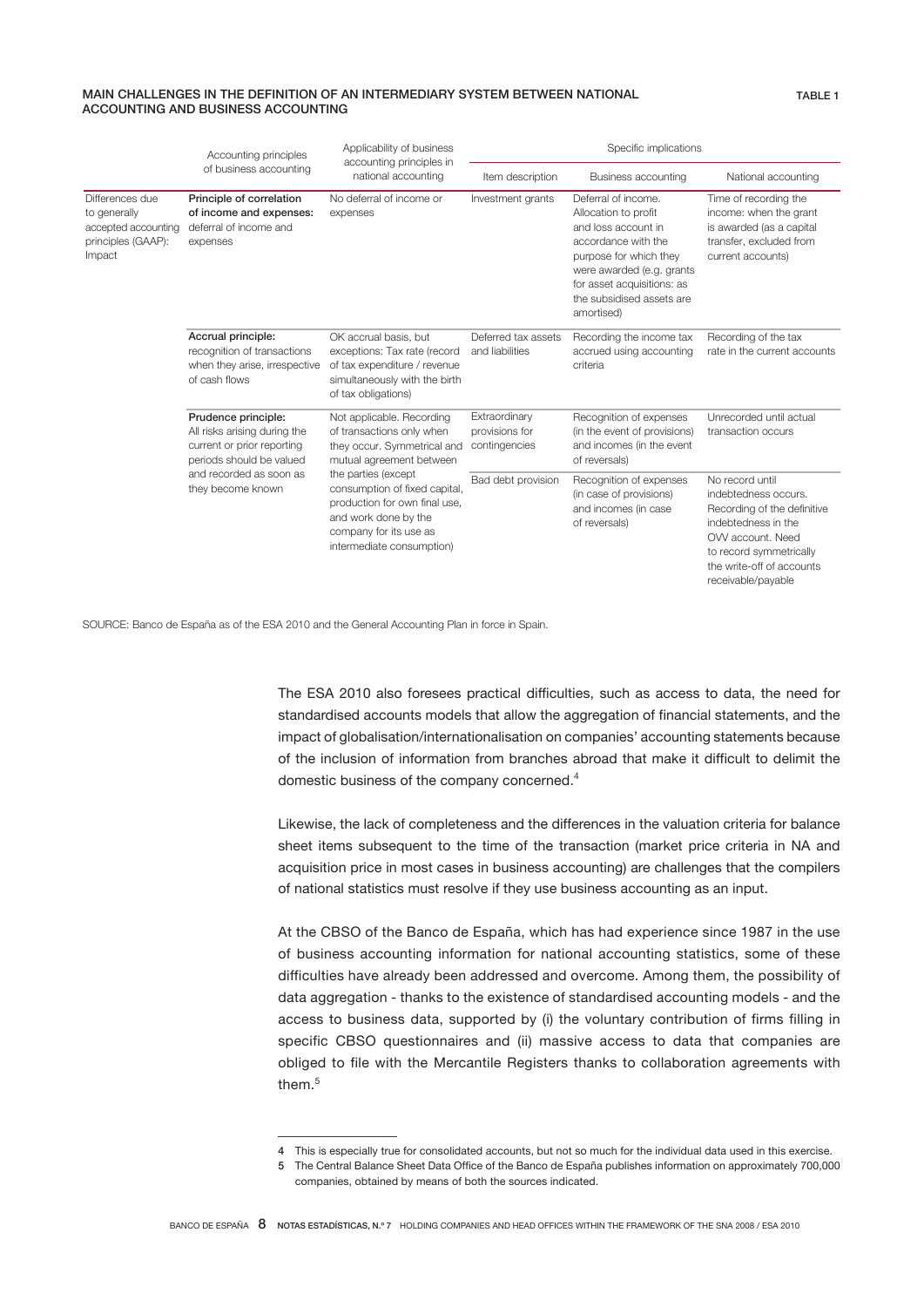#### MAIN CHALLENGES IN THE DEFINITION OF AN INTERMEDIARY SYSTEM BETWEEN NATIONAL ACCOUNTING AND BUSINESS ACCOUNTING (cont´d)

|                                                                                                                                                    | Item                                                                                                   | Business accounting                                                                                                                                                                                                                         | National accounting                                                                                                                                                               |  |  |  |  |
|----------------------------------------------------------------------------------------------------------------------------------------------------|--------------------------------------------------------------------------------------------------------|---------------------------------------------------------------------------------------------------------------------------------------------------------------------------------------------------------------------------------------------|-----------------------------------------------------------------------------------------------------------------------------------------------------------------------------------|--|--|--|--|
| <b>Differences</b><br>in the definition<br>of the income<br>statement:<br>reallocation<br>of business<br>accounting<br>incomes and<br>expenditures | Capital gains and losses on asset sales                                                                | Income statement                                                                                                                                                                                                                            | Revaluation account                                                                                                                                                               |  |  |  |  |
|                                                                                                                                                    | Extraordinary income and expenses                                                                      | Income statement                                                                                                                                                                                                                            | Capital account                                                                                                                                                                   |  |  |  |  |
|                                                                                                                                                    | Impairment provisions:<br>contributions and reversals                                                  | Income statement                                                                                                                                                                                                                            | Revaluation account                                                                                                                                                               |  |  |  |  |
|                                                                                                                                                    | Asset write-downs                                                                                      | Income statement                                                                                                                                                                                                                            | Other changes in volume account                                                                                                                                                   |  |  |  |  |
|                                                                                                                                                    | Exchange rate differences                                                                              | Income statement                                                                                                                                                                                                                            | Revaluation account                                                                                                                                                               |  |  |  |  |
|                                                                                                                                                    | Dividends paid                                                                                         | Registered as distribution of profits. Excluded Current accounts<br>from the income statement                                                                                                                                               |                                                                                                                                                                                   |  |  |  |  |
|                                                                                                                                                    | Criteria                                                                                               | Business accounting                                                                                                                                                                                                                         | National accounting                                                                                                                                                               |  |  |  |  |
| <b>Differences</b><br>in the balance                                                                                                               | Breakdown by maturity                                                                                  | Applied. Distinction between current<br>and non-current                                                                                                                                                                                     | Secondarily applied                                                                                                                                                               |  |  |  |  |
| sheet structure                                                                                                                                    | Category-based criteria                                                                                | According to purpose                                                                                                                                                                                                                        | According to nature                                                                                                                                                               |  |  |  |  |
|                                                                                                                                                    | Disclosure of financial balances by<br>counterpart sector (A "From whom<br>to whom" financial account) | Not applied, only breakdown of the balances<br>with subsidiaries (without differentiating by<br>institutional sector)                                                                                                                       | Applied                                                                                                                                                                           |  |  |  |  |
|                                                                                                                                                    | Distinction between produced and<br>non-produced non-financial assets                                  | Not applied                                                                                                                                                                                                                                 | Applied                                                                                                                                                                           |  |  |  |  |
|                                                                                                                                                    | Valuation criteria                                                                                     | Basically historical cost (acquisition<br>or production cost)                                                                                                                                                                               | Market prices                                                                                                                                                                     |  |  |  |  |
|                                                                                                                                                    | Equity concept                                                                                         | Refers to own funds. Includes contributions<br>made by equity holders as well as retained<br>earnings and cumulative losses or other<br>related variations                                                                                  | Distinction between Shares and Net worth.<br>Undistributed profits are part of the shares'<br>value. Net worth residual definition (difference<br>between assets and liabilities) |  |  |  |  |
|                                                                                                                                                    | Items                                                                                                  |                                                                                                                                                                                                                                             | Unaccountable adjustments for valuing at market prices in national accounting                                                                                                     |  |  |  |  |
| <b>Differences</b><br>in the subsequent<br>measurement<br>of balance sheet<br>items. National<br>accounting:<br>Market prices                      | Tangible fixed assets                                                                                  | Market prices. Estimated from average age. By applying price indices                                                                                                                                                                        |                                                                                                                                                                                   |  |  |  |  |
|                                                                                                                                                    | Equity instruments (Assets side)                                                                       | Market value: Book Value, capitalisation, or present value of expected incomes<br>(Net Ordinary Result) of the subsidiary adjusted for the percentage of participation                                                                      |                                                                                                                                                                                   |  |  |  |  |
|                                                                                                                                                    | Equity instruments (Liabilities side)                                                                  | Market value: Book Value, capitalisation, or present value of expected flows<br>(Net Ordinary Result)                                                                                                                                       |                                                                                                                                                                                   |  |  |  |  |
|                                                                                                                                                    | Debt securities (Both assets<br>and liabilities sides)                                                 | Market value. Based on the market value of the outstanding balances of issues.<br>Applied to long-term securities                                                                                                                           |                                                                                                                                                                                   |  |  |  |  |
|                                                                                                                                                    | Criteria                                                                                               | Business accounting                                                                                                                                                                                                                         | National accounting                                                                                                                                                               |  |  |  |  |
| National<br>accounting<br>specifities                                                                                                              | Super-dividends                                                                                        | Considered only from the perspective of the<br>receiver. Depending on the acquisition date of of the receiver and the payer.<br>the portfolio and the time of generation of the Depending on the moment of generation<br>distributed result | Considered from the perspective<br>of the distributed result                                                                                                                      |  |  |  |  |
|                                                                                                                                                    | <b>Business combinations</b>                                                                           | Impact on balance sheet. It does not address Treatment of the flows generated by the<br>the treatment of the generated balance flows                                                                                                        | appearance / disappearance of the spin-<br>off/merger balance sheets as Other Changes<br>in Volume                                                                                |  |  |  |  |
|                                                                                                                                                    | FISIM: Financial Intermediation Services<br><b>Indirectly Measured</b>                                 | Not applied                                                                                                                                                                                                                                 | FISIM. Estimated and reclassified<br>from income and financial expenses<br>to intermediate consumption                                                                            |  |  |  |  |

SOURCE: Banco de España as of the ESA 2010 and the General Accounting Plan in force in Spain.

In addition, an intermediary system between both approaches has been defined, allowing the accounting differences to be resolved and, also, a full scheme of economic accounts in the NA approach to be constructed. This system necessarily deals with the discrepancies on the balance sheets and profit and loss accounts due to the differences in accounting principles applied under each approach. It also reallocates the items registered in the company's income statement to current accounts, other changes in volume and revaluation accounts of the NA, when needed, and constructs the capital and financial accounts. In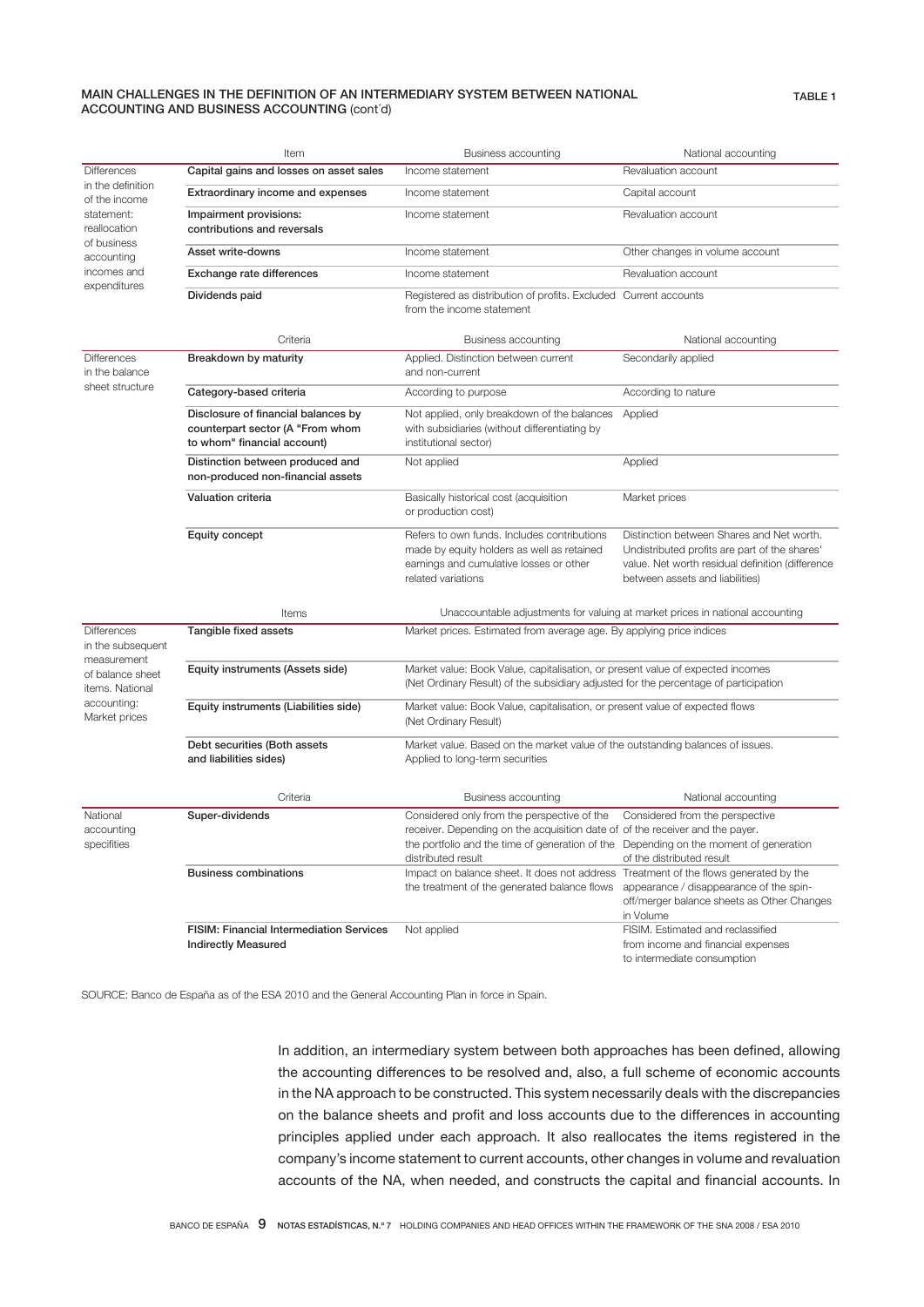#### PARTICULARITIES OF HOLDING COMPANIES AND HEAD OFFICES WITH RESPECT TO NON-FINANCIAL CORPORATIONS TABLE 2 AND FINANCIAL INSTITUTIONS. IMPACT ON NATIONAL ACCOUNTS: CURRENT ACCOUNTS. 2015

|                                                                                     | Year: 2015                         |                                 |             |          |                                      |                                                |                                 |             |            |
|-------------------------------------------------------------------------------------|------------------------------------|---------------------------------|-------------|----------|--------------------------------------|------------------------------------------------|---------------------------------|-------------|------------|
| Current accounts: production, generation                                            | Absolute values (millions of euro) |                                 |             |          | Weight of                            | Structure expressed as percentage<br>of output |                                 |             |            |
| and distribution of income                                                          | Head<br>offices<br>(S.126)         | Holding<br>companies<br>(S.127) | <b>NFCs</b> | Fls      | sectors S.126<br>and S.127<br>in Fis | Head<br>offices<br>(S.126)                     | Holding<br>companies<br>(S.127) | <b>NFCs</b> | <b>FIs</b> |
| 1 Output at basic prices                                                            | 22                                 | 526                             | 1,470,211   | 65.623   | 0.8                                  | 100.0                                          | 100.0                           | 100.0       | 100.0      |
| 2 Intermediate consumption                                                          | 15                                 | 411                             | 895,868     | 28,439   | 1.5                                  | 67.6                                           | 78.2                            | 60.9        | 43.3       |
| S.1 Gross value added at basic prices $(1 - 2)$                                     | 7                                  | 114                             | 574,343     | 37,184   | 0.3                                  | 32.4                                           | 21.8                            | 39.1        | 56.7       |
| 3 Other subsidies on production                                                     | 0                                  | 0                               | 5,879       | $-97$    | $-0.2$                               | 0.0                                            | 0.0                             | 0.4         | $-0.1$     |
| 4 Taxes on production, except taxes<br>on products                                  | 1.                                 | 54                              | 8,818       | 3,036    | 1.8                                  | 3.1                                            | 10.3                            | 0.6         | 4.6        |
| 5 Compensation of employees                                                         | $\overline{7}$                     | 18                              | 326,467     | 20,290   | 0.1                                  | 29.3                                           | 3.4                             | 22.2        | 30.9       |
| S.2 Operating surplus / mixed income<br>$(S.1 + 3 - 4 - 5)$                         | $\Omega$                           | 42                              | 244,937     | 13,955   | 0.3                                  | 0.0                                            | 8.1                             | 16.7        | 21.3       |
| 6 Interest and dividends receivable                                                 | 120                                | 2,662                           | 32,060      | 74,590   | 3.7                                  | 541.8                                          | 506.4                           | 2.2         | 113.7      |
| 7 Interest payable                                                                  | 20                                 | 481                             | 17,391      | 48,000   | 1.0                                  | 92.0                                           | 91.5                            | 1.2         | 73.1       |
| S.3 Gross entrepreneurial income $(S.2 + 6 - 7)$                                    | 100                                | 2,224                           | 264,505     | 40,545   | 5.7                                  | 449.8                                          | 423.0                           | 18.0        | 61.8       |
| 8 Dividends payable                                                                 | 84                                 | 948                             | 60,218      | 11,783   | 8.8                                  | 380.0                                          | 180.4                           | 4.1         | 18.0       |
| 9 Tax on corporate income                                                           | $\overline{4}$                     | 21                              | 20,395      | 4,642    | 0.5                                  | 19.9                                           | 4.0                             | 1.4         | 7.1        |
| 10 Social benefits receivable                                                       | $\mathbf{1}$                       | 1                               | 6,938       | 6,873    | 0.0                                  | 6.7                                            | 0.1                             | 0.5         | 10.5       |
| 11 Social contributions payable                                                     | 1                                  | 1                               | 4,320       | 8,455    | 0.0                                  | 5.8                                            | 0.1                             | 0.3         | 12.9       |
| Other net current transfers                                                         | $\sim$ $\sim$ $\sim$               | $\cdots$                        | $-8,627$    | 799      |                                      | $\sim$ $\sim$ $\sim$                           | $\cdots$                        | -0.6        | .          |
| S.4 Gross disposable income<br>$(S.3 - 8 - 9 + 10 - 11)$                            | 11                                 | 1,254                           | 177,883     | 23,337   | 5.4                                  | 50.8                                           | 238.6                           | 12.1        | 35.6       |
| 12 Changes in employees' participation<br>in internal pension funds $(10.1 - 11.1)$ | $\cdots$                           | $\sim$ $\sim$ $\sim$            | 0           | $-1,582$ |                                      | $\sim$ $\sim$                                  | .                               | 0.0         | .          |
| S.5 Gross saving                                                                    | 11                                 | 1,254                           | 177,883     | 24,919   | 5.1                                  | 49.9                                           | 238.6                           | 12.1        | 38.0       |
| 13 Consumption of fixed capital                                                     | $\mathbf{1}$                       | 2                               | 116,630     | 4,453    | 0.1                                  | 3.3                                            | 0.3                             | 7.9         | 6.8        |
| S.5 Net saving $(S.5 - 13)$                                                         | 10                                 | 1.253                           | 61,253      | 20.466   | 6.2                                  | 46.6                                           | 238.3                           | 4.2         | 31.2       |

SOURCE: Data obtained from (i) the Non-financial Accounts (current accounts of NFCs and FIs) prepared by the Instituto Nacional de Estadística (last update: 9/30/2016) and (ii) the work done by the Central Balance Sheet Data Office of the Banco de España for the construction of current accounts of Holding companies and Head offices.

> addition, it incorporates the necessary reclassifications in order to structure the balance sheets under the NA approach, and to add the non-accounting adjustments required to value items more likely to be revalued by market price rather than cost, which is what is mostly used in business accounting. Finally, it includes national accounting specificities, such as the treatment of super-dividends, business combinations and FISIM. All of these matters are summarised in Table 1.

> Following these guidelines, the CBSO has compiled a database that exclusively covers the annual information – in terms of national accounts – of entities that should be considered Holding companies of sub-sector S127 and Head offices of sub-sector S.126.<sup>6</sup> This database also incorporates the specificities of these entities, such as the valuation of their equity, when unquoted, according to the market value of their portfolios, and the estimation of revenues

<sup>6</sup> This database also includes SOCIMIs, the Spanish legal regime for Real Estate Investment Trusts (REITs), which are included in the Other financial intermediaries, except insurance corporations and pension funds (S.125) subsector of Financial Institutions. As in the case of Holding companies and Head offices, the Central Balance Sheet Data Office is the direct source of information for the compilers of the NA.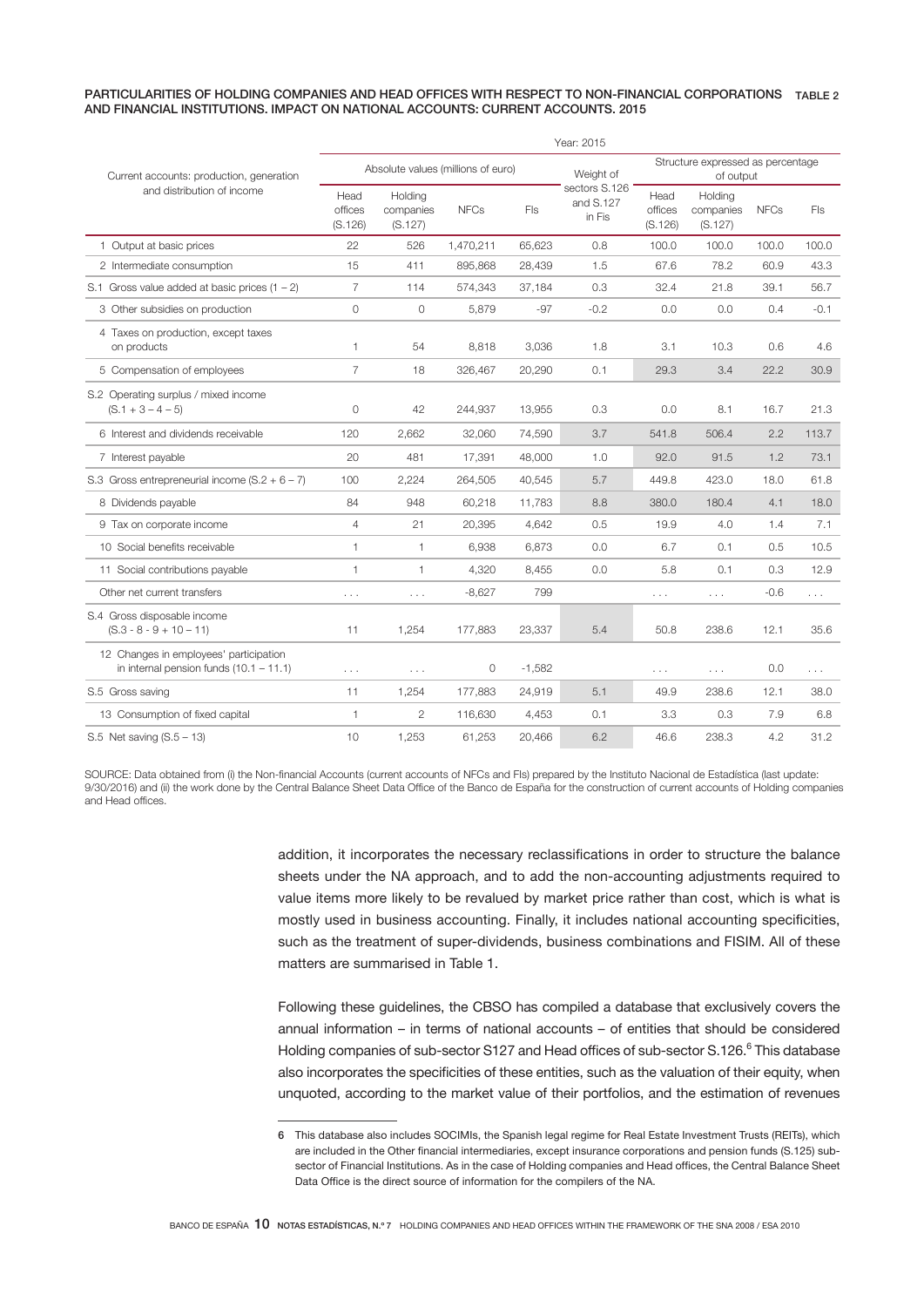#### PARTICULARITIES OF HOLDING COMPANIES AND HEAD OFFICES WITH RESPECT TO NON-FINANCIAL CORPORATIONS AND FINANCIAL INSTITUTIONS. IMPACT ON NATIONAL ACCOUNTS: BALANCE SHEET. 2015

|                                                               |                                    | Year: 2015                      |             |            |                                      |                            |                                 |             |       |  |
|---------------------------------------------------------------|------------------------------------|---------------------------------|-------------|------------|--------------------------------------|----------------------------|---------------------------------|-------------|-------|--|
|                                                               | Absolute values (millions of euro) |                                 |             |            | Weight of                            | Structure                  |                                 |             |       |  |
| <b>Balance Sheet</b>                                          | Head<br>offices<br>(S.126)         | Holding<br>companies<br>(S.127) | <b>NFCs</b> | <b>FIs</b> | sectors<br>S.126 and<br>S.127 in Fls | Head<br>offices<br>(S.126) | Holding<br>companies<br>(S.127) | <b>NFCs</b> | Fls   |  |
| Financial assets                                              | 63,371                             | 93,780                          | 2,224,582   | 4,448,968  | 3.5                                  | 100.0                      | 100.0                           | 100.0       | 100.0 |  |
| AF.1 and AF.2 Monetary gold, SDRs,<br>currency and deposits   | 1,039                              | 4,887                           | 214,497     | 987,314    |                                      | 1.6                        | 5.2                             | 9.6         | 22.2  |  |
| AF.3 Debt securities                                          | 116                                | 545                             | 58,803      | 1,215,287  | 0.1                                  | 0.2                        | 0.6                             | 2.6         | 27.3  |  |
| AF.4 Loans                                                    | 1,496                              | 8,916                           | 300,975     | 1,564,546  | 0.7                                  | 2.4                        | 9.5                             | 13.5        | 35.2  |  |
| AF.5 Equity and investment fund<br>shares or units            | 60,498                             | 79,046                          | 1,227,900   | 557,930    | 25.0                                 | 95.5                       | 84.3                            | 55.2        | 12.5  |  |
| AF.6 Insurance, pension and standardised<br>quarantee schemes |                                    |                                 | 25,484      | 14,814     | 0.0                                  | 0.0                        | 0.0                             | 1.1         | 0.3   |  |
| AF.7 Financial derivatives and employee<br>stock options      | 1                                  | 17                              | $-832$      | 34,793     | 0.1                                  | 0.0                        | 0.0                             | 0.0         | 0.8   |  |
| AF.8 Other accounts receivable                                | 220                                | 369                             | 397,755     | 74,285     | 0.8                                  | 0.3                        | 0.4                             | 17.9        | 1.7   |  |
| Liabilities                                                   | 66,170                             | 94,255                          | 3,583,102   | 4,464,059  | 3.6                                  | 100.0                      | 100.0                           | 100.0       | 100.0 |  |
| AF.1 and AF.2 Monetary gold, SDRs,<br>currency and deposits   | $\circ$                            | 0                               | 0           | 2,466,636  |                                      | 0.0                        | 0.0                             | 0.0         | 55.3  |  |
| AF.3 Debt securities                                          | 4,750                              | 5                               | 24,909      | 753,628    | 0.6                                  | 7.2                        | 0.0                             | 0.7         | 16.9  |  |
| AF.4 Loans                                                    | 11,633                             | 21,698                          | 1,122,527   | 88,539     | 37.6                                 | 17.6                       | 23.0                            | 31.3        | 2.0   |  |
| AF.5 Equity and investment<br>fund shares or units            | 49,255                             | 71,184                          | 2,018,066   | 717,365    | 16.8                                 | 74.4                       | 75.5                            | 56.3        | 16.1  |  |
| AF.6 Insurance, pension and standardised<br>quarantee schemes | 29                                 | 0                               | 1,887       | 373,358    | 0.0                                  | 0.0                        | 0.0                             | 0.1         | 8.4   |  |
| AF.7 Financial derivatives<br>and employee stock options      | 35                                 | 51                              | 9,732       | 26,202     | 0.3                                  | 0.1                        | 0.1                             | 0.3         | 0.6   |  |
| AF.8 Other accounts payable                                   | 468                                | 1,318                           | 405,981     | 38,331     | 4.7                                  | 0.7                        | 1.4                             | 11.3        | 0.9   |  |
| Memorandum item                                               |                                    |                                 |             |            |                                      |                            | Weight in Total Assets          |             |       |  |
| Non-financial assets                                          | 1,821                              | 469                             | 1,372,574   | n/d        | n/d                                  | 2.8                        | 0.5                             | 38.3        | n/d   |  |

SOURCE: Data obtained from (i) the Financial Accounts (NFCs and FIs financial balance sheets) prepared by Banco de España (last update: 4/17/2017) and (ii) work done by the Central Balance Sheet Data Office of the Banco de España with the aim of compiling the balance sheets of Holding companies and Head offices. The non-financial assets of NFCs have been estimated in the Central Balance Sheet Data Office from the elevation to the total population of the companies that make up the database (MENF Project).

> from subsidiaries that would correspond to the coordination services provided by these companies to their group. These revenues, like any activity income, must be recorded under the heading of production, and should, at a minimum, cover the expenses incurred.

> The NA of the Holding companies and Head offices constructed from this database by the Banco de España CBSO are, in the absence of alternative statistics, the direct source of information for the NA compilers.

Tables 2 and 3, based on the NA of the Spanish Economy prepared by the INE and the Banco de España, attempt to illustrate the relative importance of Holding companies (S.127) and Head offices (S.126) in Spain with respect to the Financial Institutions sector. In addition, the tables show a comparison of their balance sheet and current account structures with respect to data from the institutional sectors Non-Financial Corporations and Financial Institutions. 4 Characteristics and impact on the economy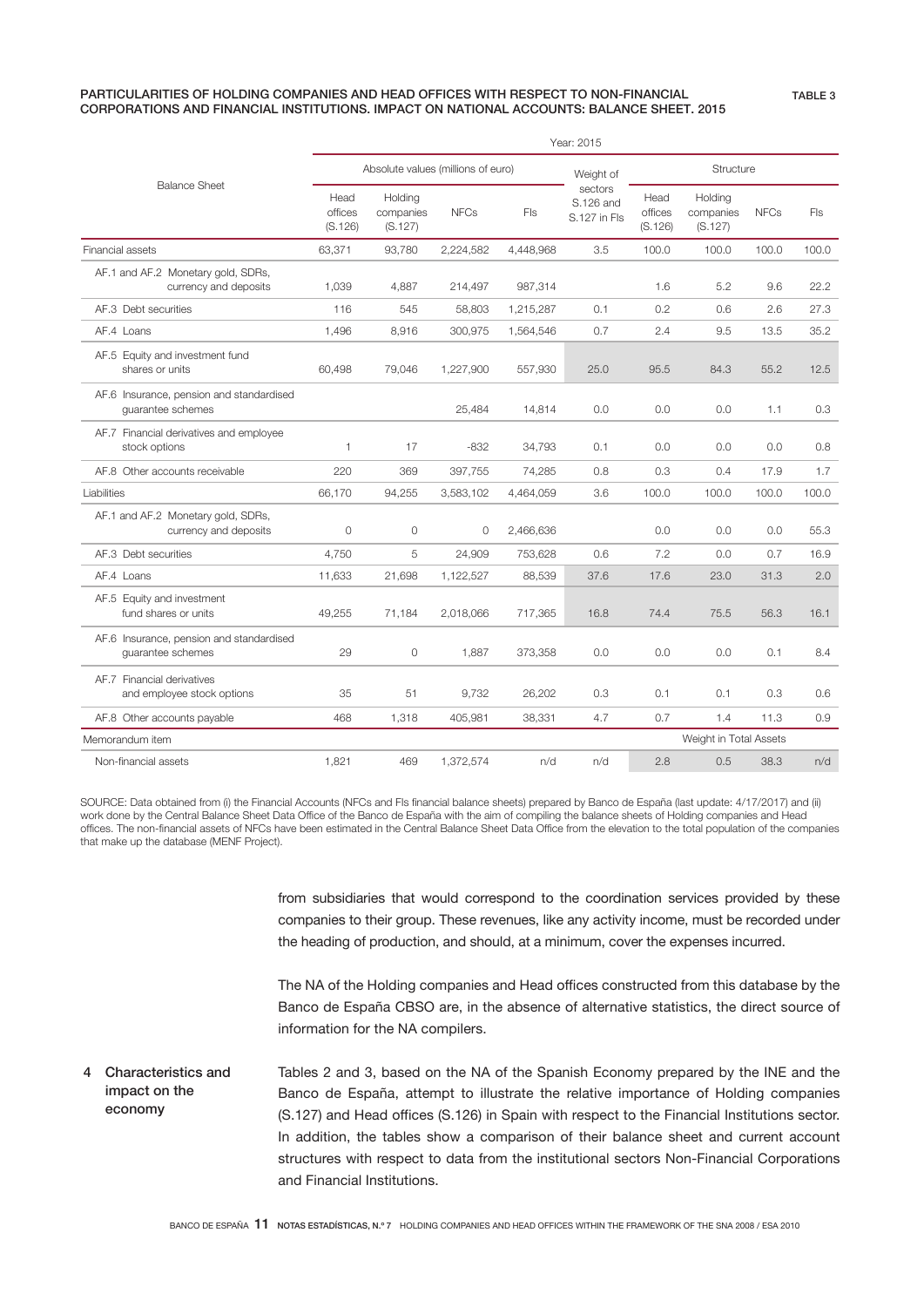These tables highlight the fact that although the number of Holding companies and Head offices is very small and the relative weight of most of the balance sheet and current accounts items are very insignificant with respect to those of Financial Institutions, there are some relevant exceptions. In particular, equity instruments, both assets and liabilities, which represent close to 90% of their own assets and 75% of their liabilities, respectively, each hold around 25% and 17% of the total financial sector. Moreover, loans received represent approximately 37% of the funds received in Financial Institutions. Related interest and dividends, received and paid, which are highly relevant in comparison to practically non-existent revenues, have a total impact on the gross savings of financial institutions of 5%.

On the basis of the foregoing, both aggregates may be concluded to be significant for the construction of the NA, their specificities and the usefulness, in the event of non-availability of alternative sources, of business accounting in delimiting the population and constructing the NA associated with these two aggregates. And this despite the complexity and limitations posed by their use for this purpose, which may include: (i) the difficulty of maintaining the database that collects the information on these entities permanently updated; (ii) the time lag involved in the use of these sources for the purposes described; and (iii) the non-availability of first-hand quarterly accounts due to the annual frequency of this source of information.